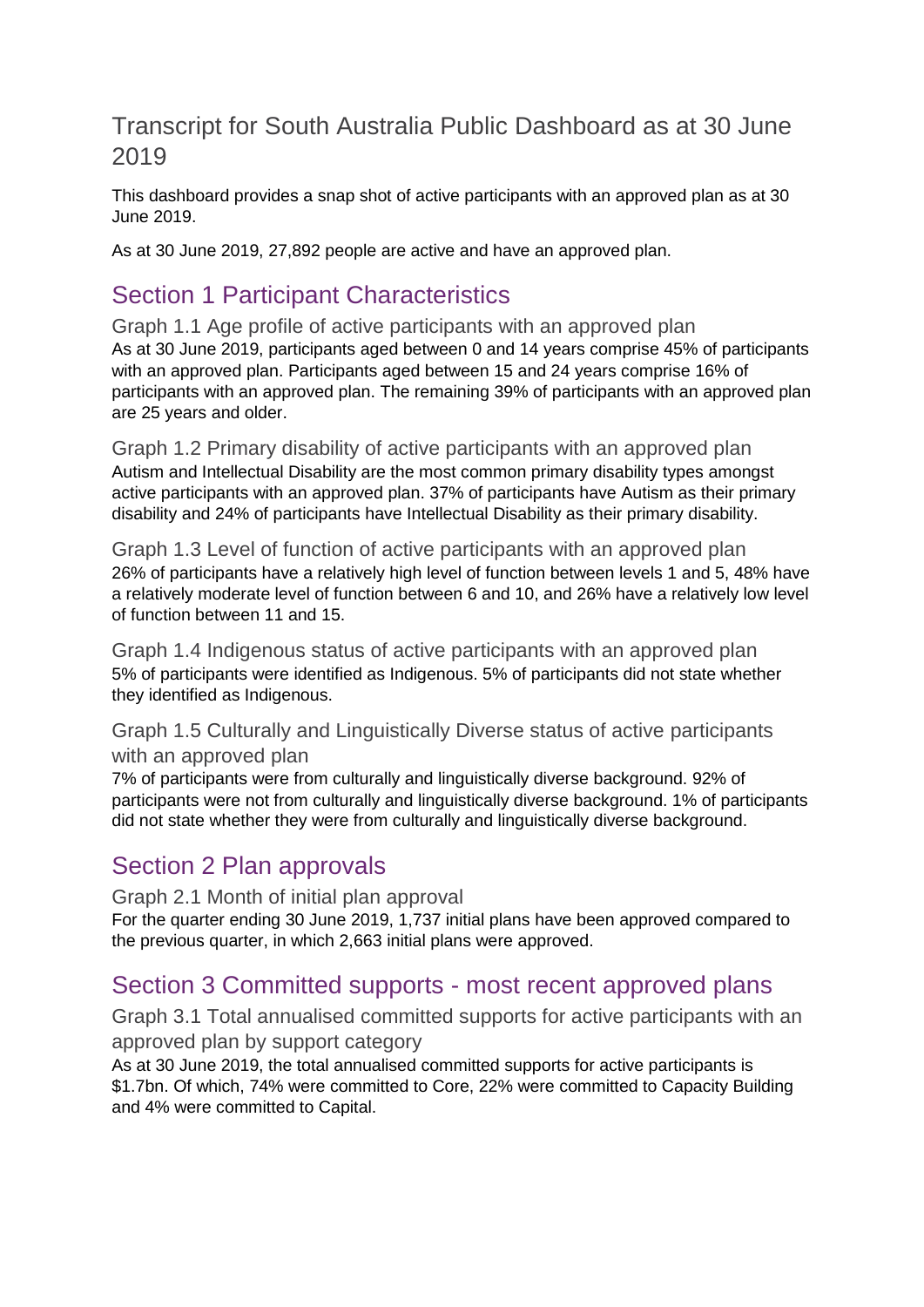Graph 3.2 Total annualised committed supports for active participants with an approved plan by primary disability

Participants with Intellectual Disability and Autism receive the highest proportion of total annualised committed supports amongst all active participants with an approved plan. Participants with Intellectual Disability receive 38% of the total committed supports, while participants with Autism receive 19% of the total committed supports.

Graph 3.3 Total annualised committed supports for active participants with an approved plan by age group

The 0 to 14, 15 to 24, and 25+ age groups represent 13%, 16% and 71% respectively of total committed supports.

Graph 3.4 Total annualised committed supports for active participants with an approved plan by level of function

Participants with level of function between 11 and 15 have relatively lower function or a higher level of disability, and they receive 52% of total committed supports. Participants with level of function between 6 and 10 have a relatively moderate level of function or disability, and they receive 40%. Participants with a level of function between 1 and 5 have relatively high level of function or a low level of disability, and they receive 7% of total committed supports.

# Section 4. Annualised committed supports - most recent approved plans

Graph 4.1 Distribution of active participants with an approved plan by annualised committed support band

As at 30 June 2019, 18% of active participants with an approved plan have annualised committed supports in the range \$10,001-\$15,000, 14% in the range \$5,001-\$10,000, and 13% in the range \$30,001-\$50,000.

Graph 4.2 Average annualised committed supports for active participants with an approved plan by primary disability

Participants with Acquired Brain Injury as their primary disability constitute 4% of active participants and receive the highest amount of annualised committed supports, followed by Cerebral Palsy which constitutes 4% of active participants.

Graph 4.3 Average annualised committed supports for active participants with an approved plan by age group

Participants in the 35 to 44 years age group receive the highest amount of average annualised committed supports, and the 45 to 54 years age group receive the second highest amount of average annualised committed supports.

Graph 4.4 Average annualised committed supports for active participants with an approved plan by level of function

The average annualised committed supports for participants with relatively high functional capacity (corresponding to a level of function between 1 and 5) is \$17,250, whereas the average annualised committed supports for participants with relatively low functional capacity (corresponding to a level of function between 11 and 15) is \$123,936.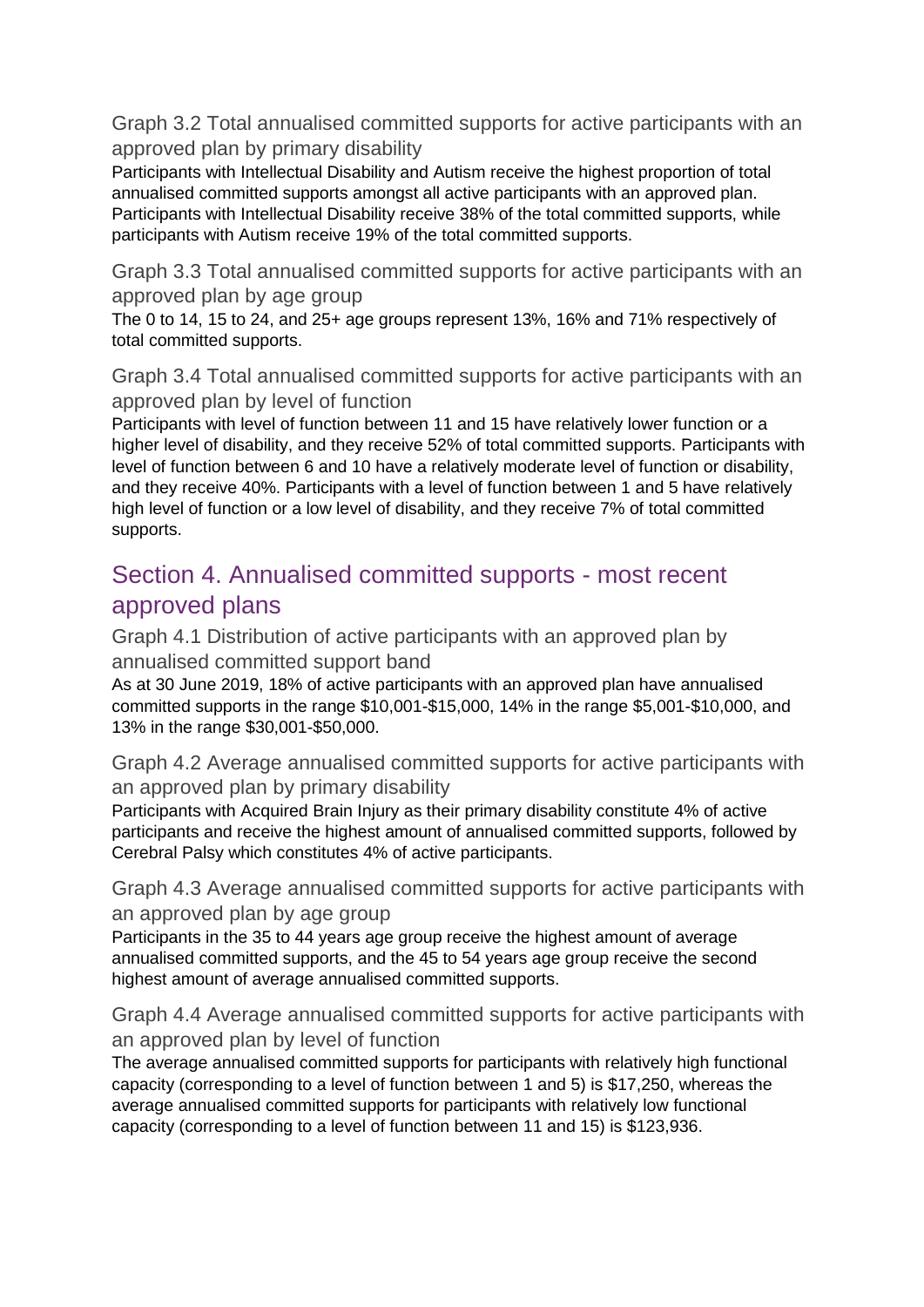# Section 5. Providers

#### Graph 5.1 Registered providers by entity type As at 30 June 2019, there are 6,115 registered providers, 2,560 are Sole Traders and 3,555 are Organisations.

#### Table 5.2 Registered providers by registration group

The most common registration groups are Therapeutic Supports (2,529 providers registered), followed by Household tasks (1,856 providers registered) and Assistance with travel/transport arrangements (1,338 providers registered).

#### Section 6. Participants and carers outcomes and support packages by participant age group

Participants and carers outcome indicators reported are from baseline outcomes data collected on participants when they receive their initial plan. Outcomes data was collected using the Short Form Outcomes Framework (SFOF) questionnaires. Participants with an initial plan approved during the period between 1 July 2016 and 30 June 2019 are included.

Participant age group: birth to before starting school

Description of key participant outcome domains: Outcome statements for children aged 0-6 years (or school entry):

1. Children gain functional, developmental and coping skills that are appropriate to their ability and circumstances / specialist services.

2. Children show evidence of self-determination in their everyday lives.

3. Children participate meaningfully in family life.

4. Children participate meaningfully in community life.

Graph 6.1 Selected participant outcome indicators from participants aged between birth and before starting school

For participants age 0 to before starting school: 58% of parents or carers have concerns in 6 or more areas; 75% say their child is able to tell them what he or she wants; 60% of children can make friends outside family; 58% of children participate in age appropriate community, cultural or religious activities; and 63% of children are welcomed or actively included.

Description of key carer outcome domains:

Outcome statements for families / carers of children with disability aged 0-6 years:

1. Families know their rights and advocate effectively for their children.

2. Families feel supported.

3. Families are able to gain access to desired services, programs, and activities in their community.

4. Families help their children develop and learn.

5. Families enjoy health and wellbeing.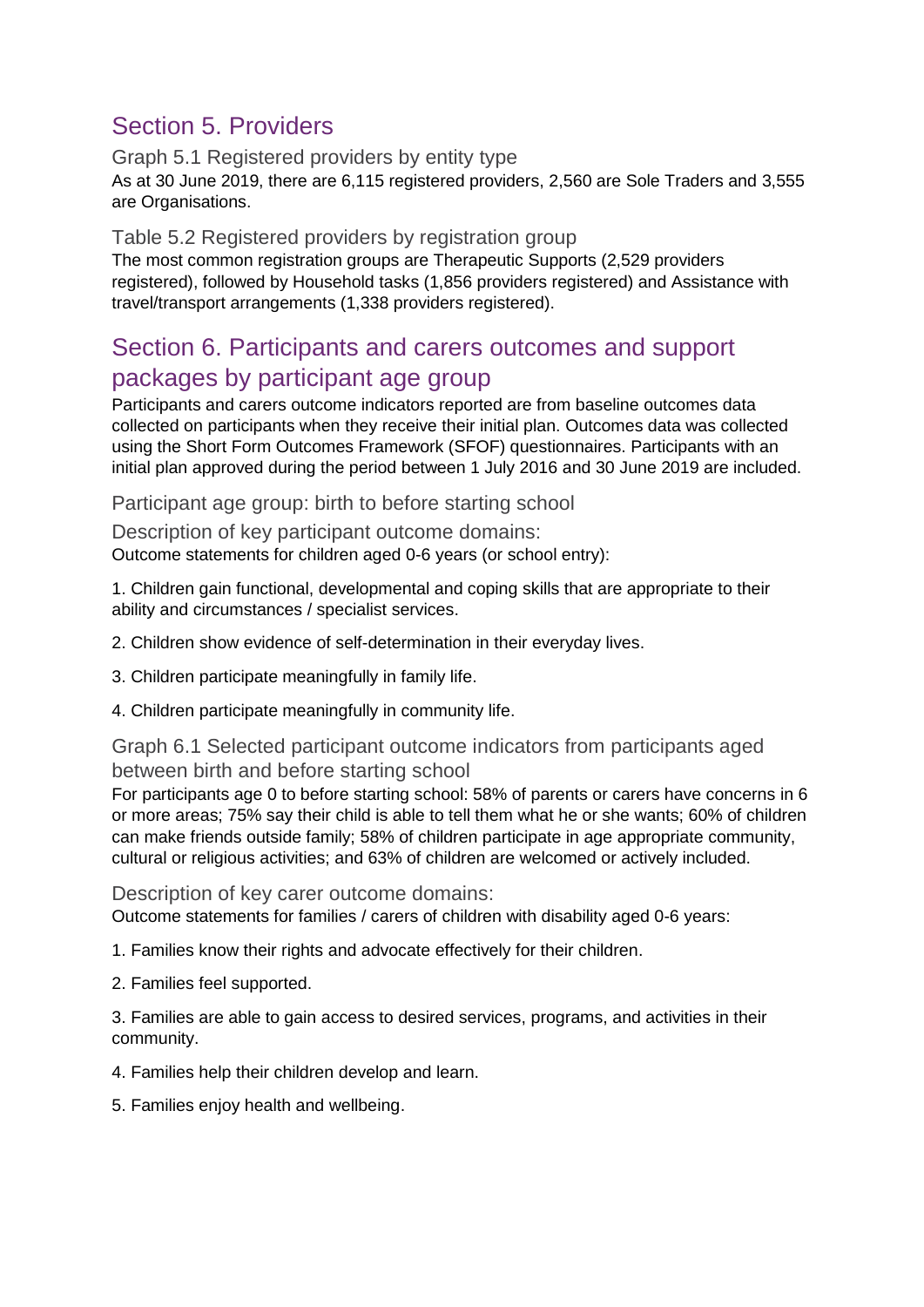Graph 6.3 Selected carer outcome indicators from participants aged 0 to 14 years of age

For carers of participants starting school to 14: 18% receive Carer Payment; 48% receive Carer Allowance; 48% work in a paid job; 46% say they (and their partner) are able to work as much as they want; 78% are able to advocate for their child; 51% have friends and family they see as often as they like; 86% feel confident in supporting their child's development; and 73% rate their health as good, very good or excellent.

Graph 6.5 Distribution of active participants with an approved plan by level of function for age 0 - 6 years

For the 0 to 6 years age group, 56% of participants have a relatively high level of function or low level of disability and 19% have a relatively low level of function or high level of disability.

Graph 6.6 Distribution of active participants with an approved plan by primary disability for aged 0 - 6 years

37% of participants have Autism in the 0 to 6 years age group, while 24% have Developmental delay and 13% have Global developmental delay.

Graph 6.7 Distribution of active participants with an approved plan by annualised committed support band for ages 0 - 6 years

The largest proportion of participants in the 0 to 6 years age group have annualised supports in the \$10,001-\$15,000 range (35% of participants in the age group), followed by \$15,001- \$20,000 (30% of participants in the age group) and \$20,001-\$25,000 (11% of participants in the age group).

Graph 6.8 Total annualised committed supports for active participants with an approved plan by support category for aged 0 - 6 years Capacity Building - Daily Activities is the support category receiving the most committed

supports (82% of the total annualised committed supports for the age group), followed by Core - Daily Activities (6%) and Capital - Assistive Technology (5%).

Participant age group: starting school to age 14

Description of key participant outcome domains: Outcome statements for children aged 7 (or school entry) to 14 years:

1. Children gain functional, developmental and coping skills that are appropriate to their ability and circumstances / specialist services.

2. Children show evidence of self-determination in their everyday lives.

3. Children participate meaningfully in family life.

4. Children participate meaningfully in community life.

#### Graph 6.9 Selected participant outcome indicators from participants between starting school and aged 14

For the 7 to 14 years age group: 31% of children are developing functional, learning and coping skills appropriate to their ability and circumstances; 49% are becoming more independent; 18% spend free time with friends without an adult present; 79% have a genuine say in decisions about themselves; 77% attend school in a mainstream class; 67% make friends with people outside the family; 45% spend time after school and on weekends with friends or in mainstream programs; and 76% are welcomed or actively included.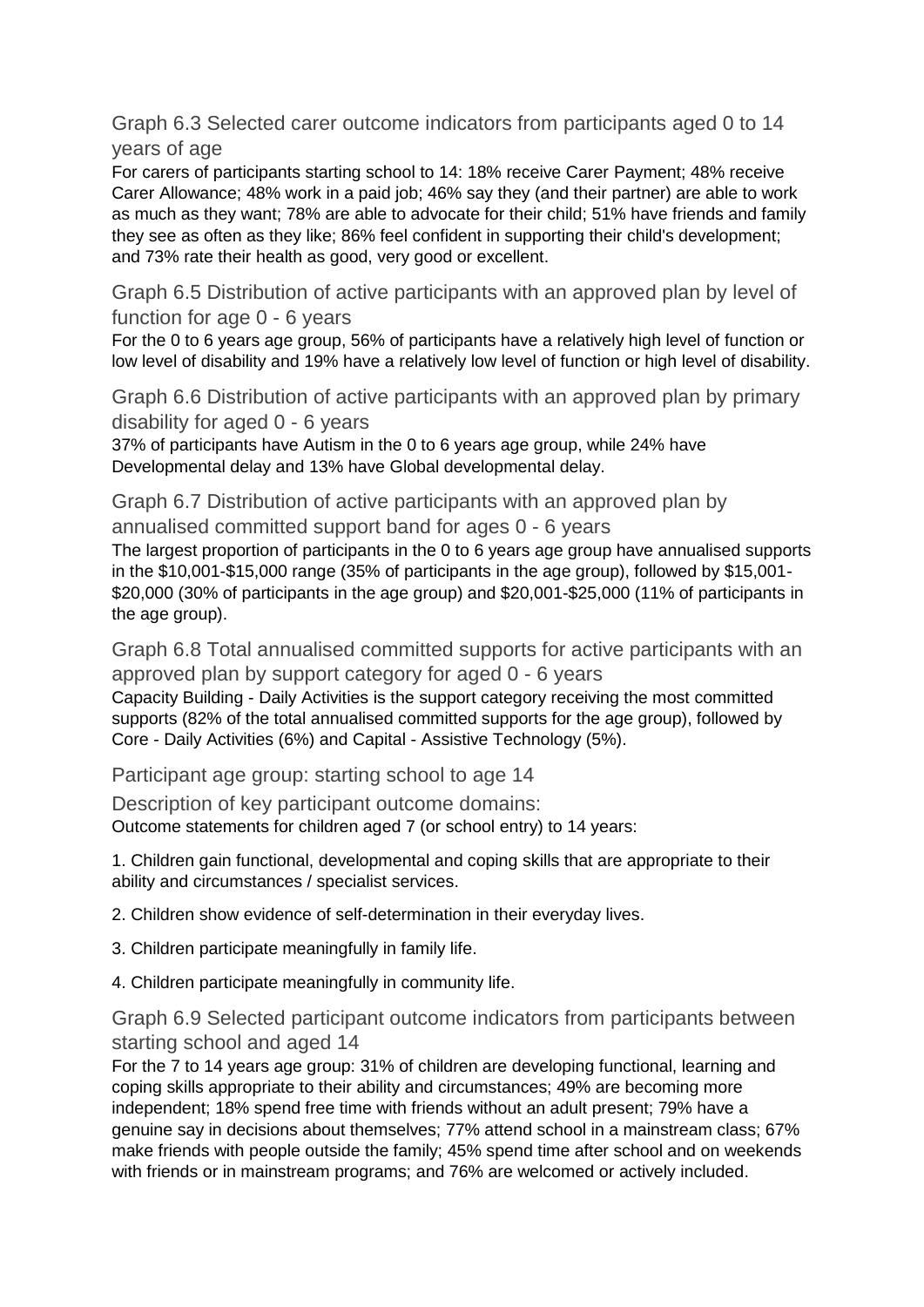Description of key carer outcome domains:

Outcome statements for families / carers of children with disability aged 7 to 14 years:

1. Families know their rights and advocate effectively for their children.

2. Families feel supported.

3. Families are able to gain access to desired services, programs, and activities in their community.

4. Families help their children develop and learn.

5. Families enjoy health and wellbeing.

Graph 6.11 Selected carer outcome indicators from participants aged between birth and aged 14 years

18% receive Carer Payment; 48% receive Carer Allowance; 48% work in a paid job; 46% say they (and their partner) are able to work as much as they want; 78% are able to advocate for their child; 51% have friends and family they see as often as they like; 86% feel confident in supporting their child's development; and 73% rate their health as good, very good or excellent.

Graph 6.13 Distribution of active participants with an approved plan by level of function for age 7 to 14 years

For the 7 to 14 years age group, 47% of participants have a medium level of function and 33% have a high level of function.

Graph 6.14 Distribution of active participants with an approved plan by primary disability for age 7 to 14 years

65% of participants have Autism in the 7 to 14 years age group, while 14% have Intellectual Disability and 6% have Other Sensory/Speech.

Graph 6.15 Distribution of active participants with an approved plan by annualised committed support band for age 7 to 14 years The largest proportion of participants in the 7 to 14 years age group have annualised supports in the \$10,001-\$15,000 range (32% of the participants in the age group), followed by \$5,001-\$10,000 (29%) and \$15,001-\$20,000 (13%).

Graph 6.16 Total annualised committed supports for active participants with an approved plan by support category for age 7 to 14 years Capacity Building - Daily Activities is the support category receiving the most committed supports (53% of the total annualised committed supports for the age group), followed by Core - Daily Activities (22%) and Core - Social and Civic (9%).

Participant age group: age 15 to 24

Description of key participant outcome domains: The adult framework consists of 8 participant domains:

- 1. Choice and control.
- 2. Daily living activities.
- 3. Relationships.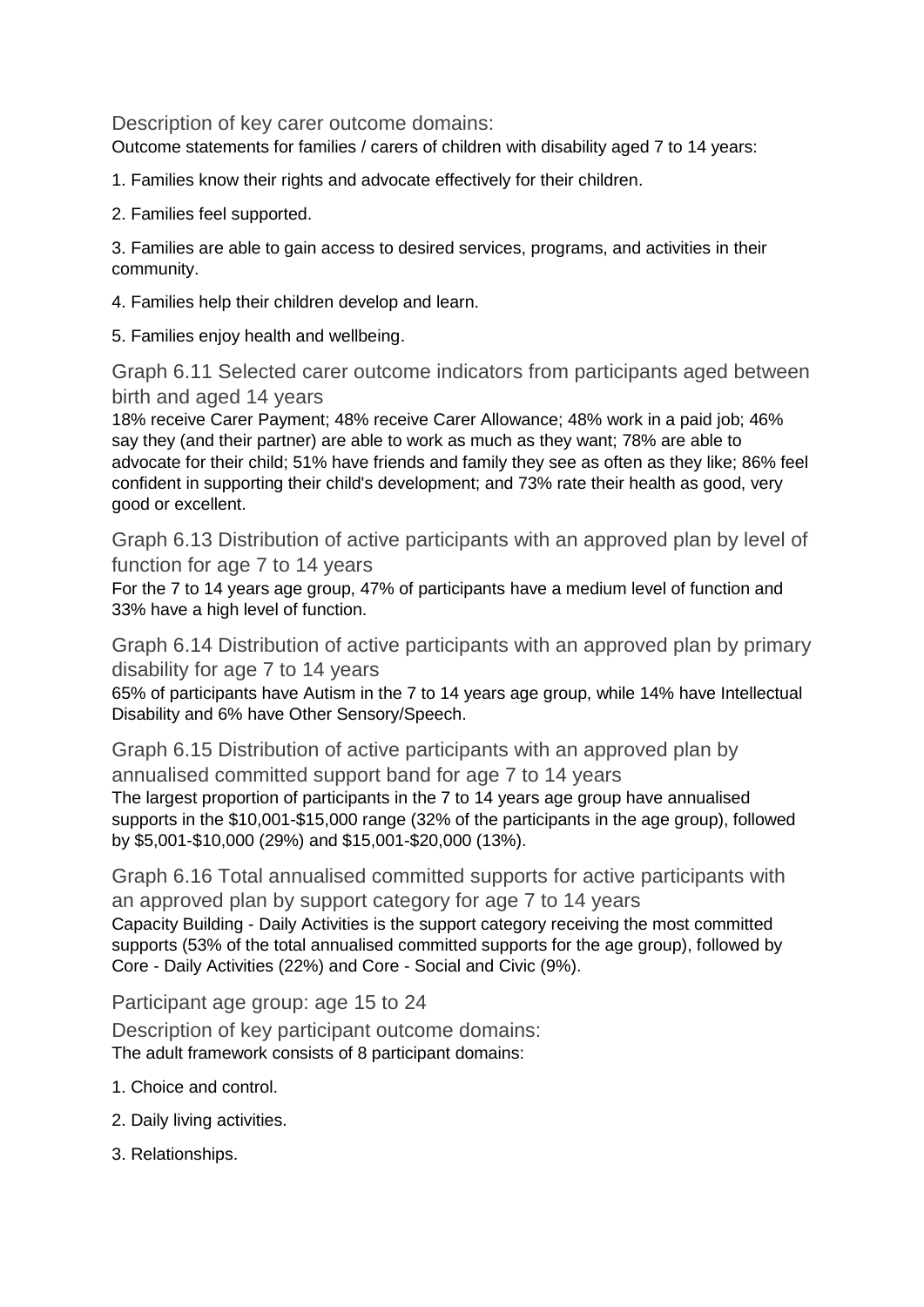- 4. Home.
- 5. Health and wellbeing.
- 6. Lifelong learning.
- 7. Work.
- 8. Social, community and civic participation.

Graph 6.17 Selected outcome indicators from participants aged 15 to 24 For the 15 to 24 years age group: 43% are happy with the level of independence/control they have now; 52% choose what they do each day; 20% were given the opportunity to participate in a self-advocacy group meeting; 80% want more choice and control in their life; 30% have no friends other than family or paid staff; 83% are happy with their home; 87% feel safe or very safe in their home; 72% rate their health as good, very good or excellent; 77% did not have any difficulties accessing health services; 34% currently attend or previously attended school in a mainstream class; 23% have a paid job; 11% volunteer; and 36% were actively involved in a community, cultural or religious group in the last year.

Description of key carer outcome domains:

Outcome statements for families / carers of participants aged 15 to 24 years:

- 1. Families know their rights and advocate effectively for their young person with disability.
- 2. Families have the support they need to care.

3. Families are able to gain access to desired services, programs, and activities in their community.

- 4. Families help their young person become independent.
- 5. Families enjoy health and wellbeing.

Graph 6.19 Selected outcome indicators from carers of participants aged 15 to 24

29% receive Carer Payment; 52% receive Carer Allowance; 47% work in a paid job; 54% are able to work as much as they want; 78% are able to advocate for their family member; 51% have friends and family they see as often as they like; 48% know what their family can do to enable their family member with disability to become as independent as possible; and 63% rate their health as good, very good or excellent.

Graph 6.21 Distribution of active participants with an approved plan by level of function for age 15 to 24 years

For the 15 to 24 years age group, 50% of participants have a medium level of function and 29% have a low level of function.

Graph 6.22 Distribution of active participants with an approved plan by primary disability for age 15 to 24 years

50% of participants have Autism in the 15 to 24 years age group, while 35% have Intellectual Disability and 5% have Cerebral Palsy.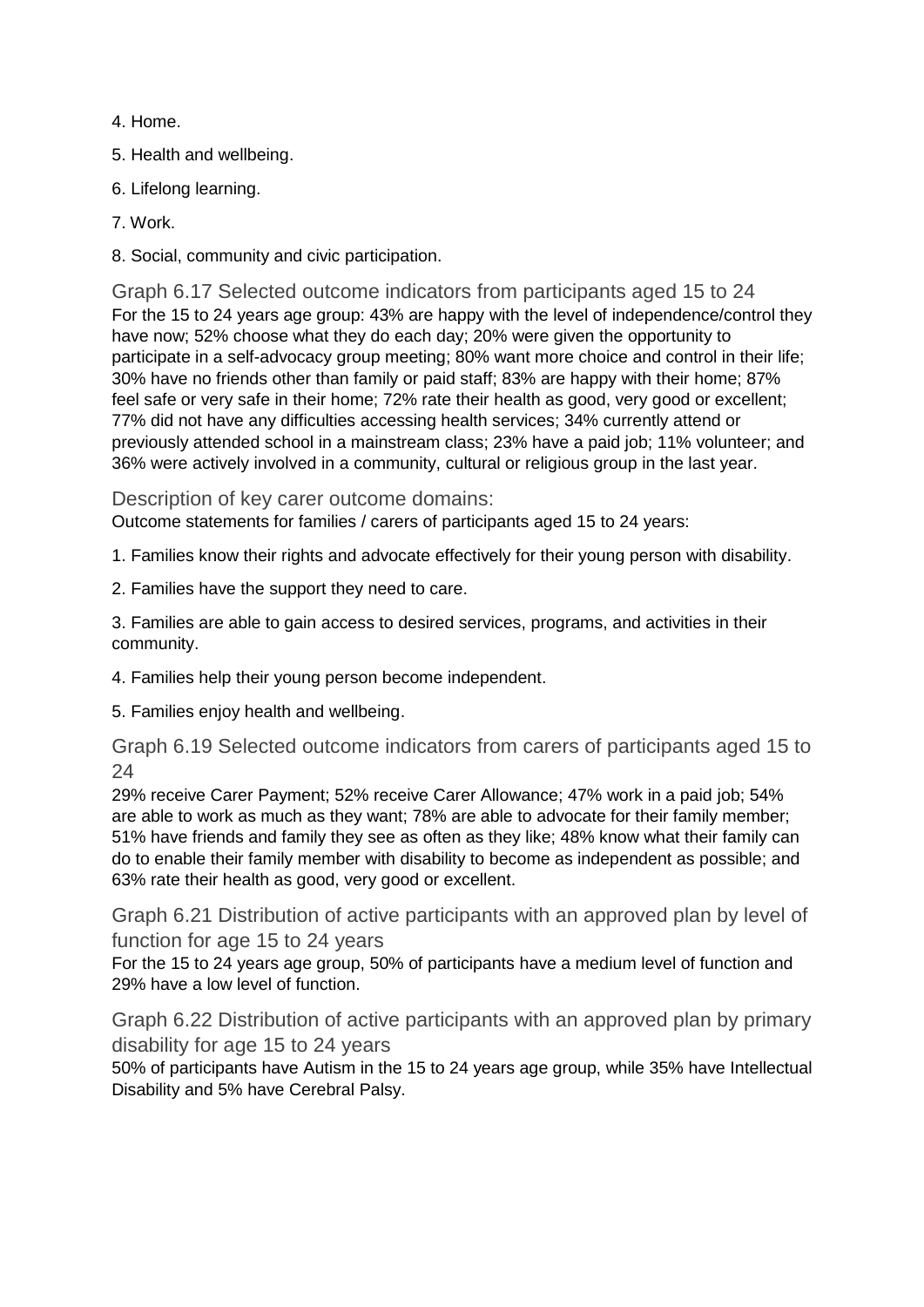Graph 6.23 Distribution of active participants with an approved plan by annualised committed support band for age 15 to 24 years The largest proportion of participants in the 15 to 24 years age group have annualised supports in the \$30,001-\$50,000 range (16% of the participants in the age group), followed by \$50,001-\$100,000 (16%) and \$10,001-\$15,000 (14%).

Graph 6.24 Total annualised committed supports for active participants with an approved plan by support category for age 15 to 24 years Core - Daily Activities is the support category receiving the most committed supports (52%), followed by Core - Social and Civic (19%) and Capacity Building - Daily Activities (14%).

Participant age group: age 25 and plus

Description of key participant outcome domains The adult framework consists of 8 participant domains:

- 1. Choice and control.
- 2. Daily activities.
- 3. Relationships.
- 4. Home.
- 5. Health and wellbeing.
- 6. Lifelong learning.
- 7. Work.
- 8. Social, community and civic participation.

Graph 6.25 Selected outcomes indicators from participants aged 25 and plus For the 25 years and older age group: 67% choose what they do each day; 25% were given the opportunity to participate in a self-advocacy group meeting; 77% want more choice and control in their life; 27% have no friends other than family or paid staff; 80% are happy with their home; 79% feel safe or very safe in their home; 51% rate their health as good, very good or excellent; 75% did not have any difficulties accessing health services; 8% participate in education, training or skill development; of those receiving education, training or skill development, 62% receive it in mainstream settings; 28% were unable to do a course or training they wanted to do in the last 12 months; 28% have a paid job; 11% volunteer; and 40% were actively involved in a community, cultural or religious group in the last year.

Description of key carer outcome domains

The adult framework consists of 5 family / carer domains:

1. Families know their rights and advocate effectively for their family member with disability.

2. Families have the support they need to care.

3. Families are able to gain access to desired services, programs, and activities in their community.

- 4. Families have succession plans.
- 5. Families enjoy health and wellbeing.